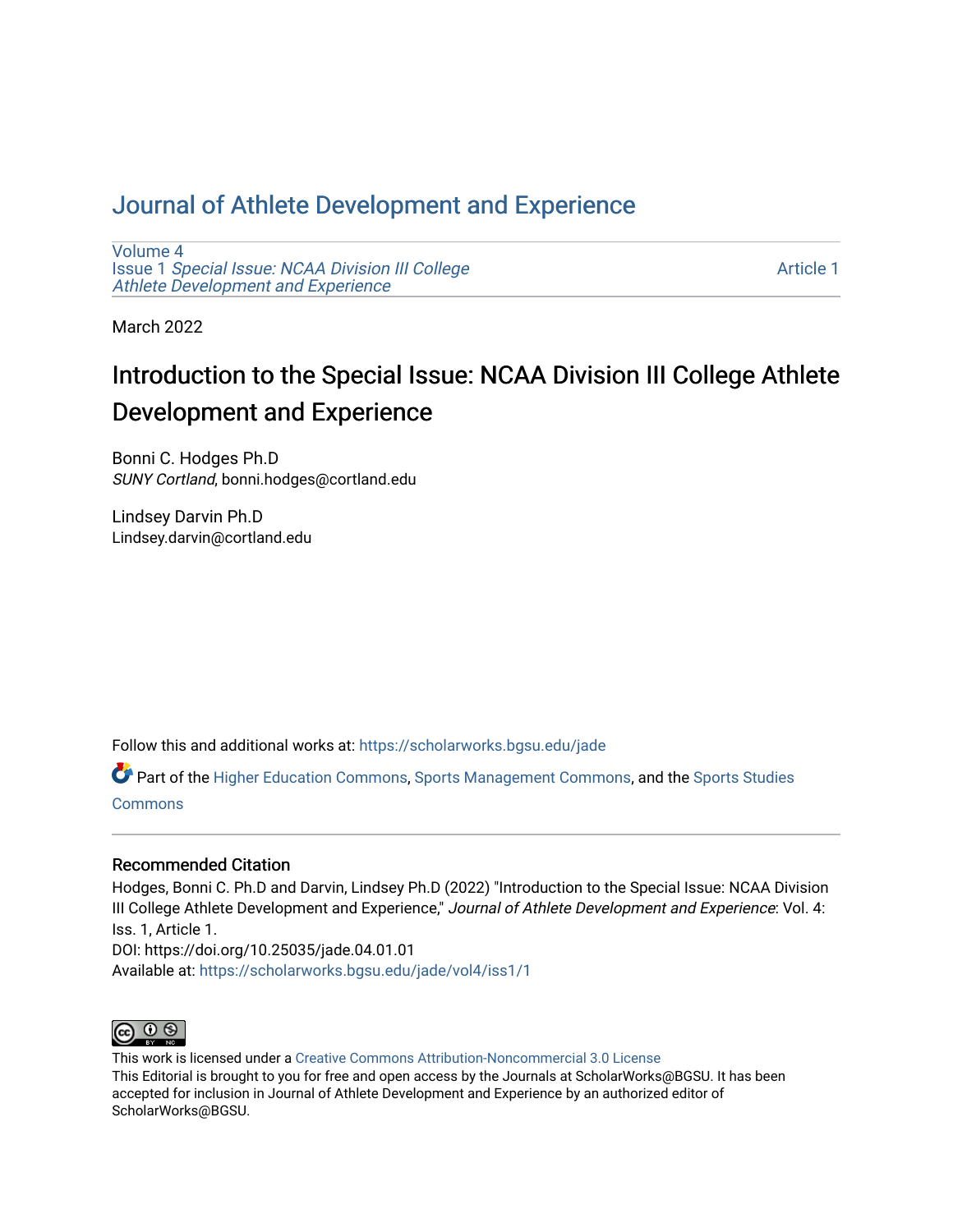### **Introduction to the Special Issue: NCAA Division III College Athlete Development and Experience**

**Bonni Hodges** Lindsey Darvin SUNY – Cortland SUNY – Cortland

There is abundant literature on a plethora of topics associated with intercollegiate athletics. Yet, when one begins to dig deeply into the previous literature, it becomes apparent that most of the attention of this work has focused on Division I (DI) of the National Collegiate Athletic Association (NCAA). Given that the NCAA is comprised of three separate divisions of play, it is critically important that research focus on the unique aspects of each level. Even though the NCAA Division III (DIII) level contains a greater number of institutions and more athletes than either of the other divisions of play, this group largely has been ignored throughout the previous literature (NCAA, 2021a; NCAA, 2021b; Williams et al., 2020). The absence of athletics scholarships likely is the most familiar hallmark of the DIII level, and as this sets it apart from its DI and DII counterparts, it provides another distinct area of opportunity to examine the experiences of DIII collegiate athletes. This lack of previous literature, combined with the fact that each NCAA division has its own unique characteristics, underscores the need for additional research throughout intercollegiate sport levels of play.

As a result, this special issue sought to fill gaps in the previous research by providing an opportunity to focus specifically on DIII collegiate athletes. As former Division III athletes and codirectors of the newly-established Institute for Division III Athlete Wellbeing and Athletic Leadership at the State University of New York - College at Cortland, we eagerly welcomed the opportunity to put together this special issue of the *Journal of Athlete Development and Experience*. We sought to identify and showcase work being done to understand the well-being challenges and initiatives to enhance the Division III athlete's experience.

This special issue begins with an article by Hodges that provides an overview of athlete wellbeing challenges at one large Division III program, while also offering a framework for how other DIII programs and conferences might explore the well-being of their own athletes. The results of a study by Rubin and colleagues provide insight into the Black male Division III athlete experience at two rural institutions.

Reflecting what the NCAA and others have acknowledged is a priority for college athlete wellbeing across divisions, we include three papers that examine mental health for DIII athletes. Valster and colleagues examined the prevalence of self-reported mental health symptoms and uncovered clinical levels of distress along with sub-clinical levels of other mental health conditions. In looking at the prevalence and predictors of depressive symptoms in DIII athletes, Wilson and collaborators found similarities to the DI athlete population in the prevalence of mental health concerns including stress, anxiety, and emotional exhaustion. On the other hand, Stokowski and colleagues did not find stress, anxiety, or depression levels of concern in a sample of DIII athletes from across the country, suggesting athletic participation at the DIII level might provide some protective factors.

Support services and mentorship are the topics of the last two papers. Mitchell and Barrett explored the experiences of athletes as their institution made the decision to transition from the DIII to DII level of play. They determined the change in divisions was disruptive for many athletes and concluded programs and institutions may need to provide support services to assist athletes in